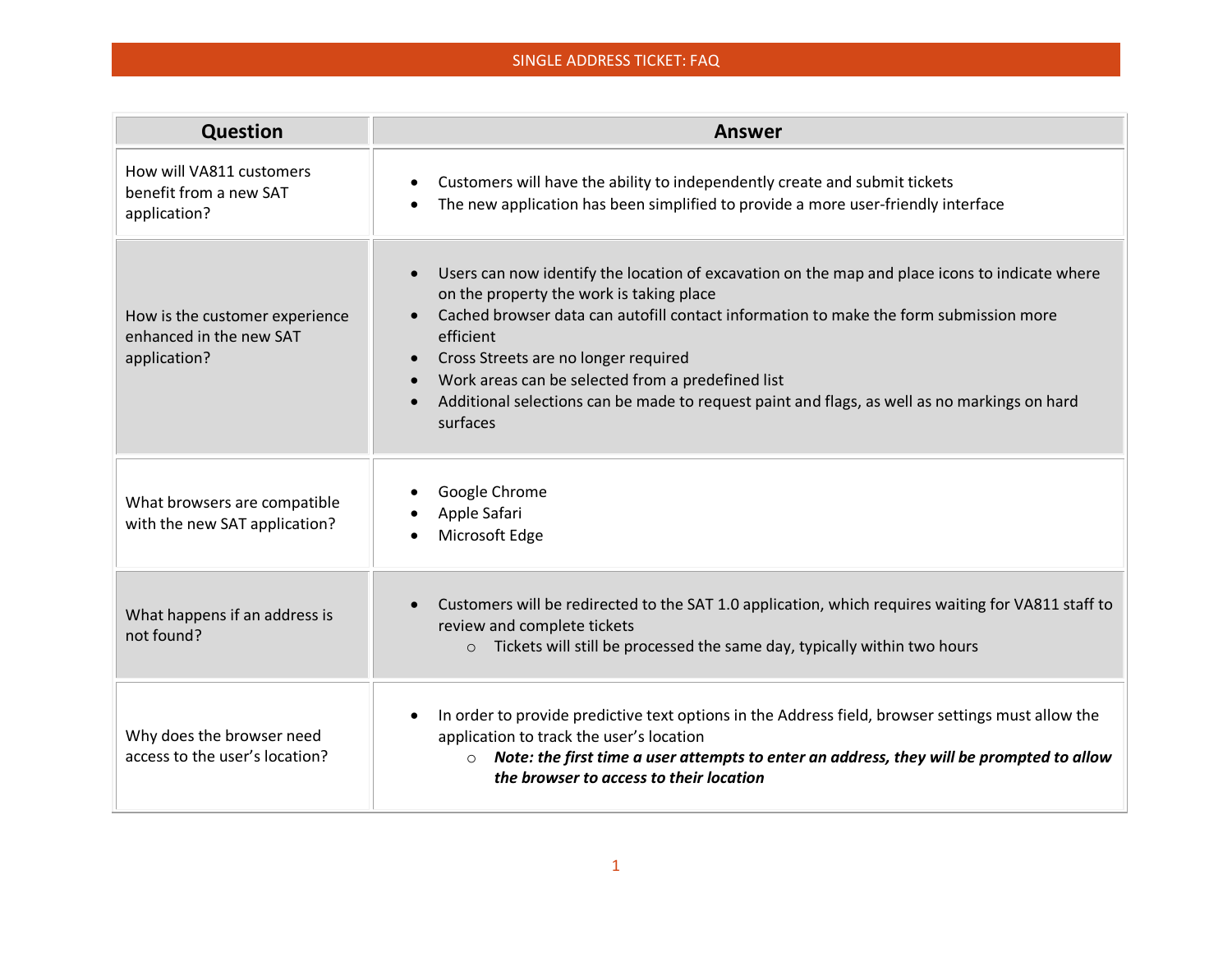## SINGLE ADDRESS TICKET: FAQ

п

| What is the purpose of adding                                | The icons are designed to assist customers in better identifying where the work is taking place                                                                                                                                                                                                                                                                          |
|--------------------------------------------------------------|--------------------------------------------------------------------------------------------------------------------------------------------------------------------------------------------------------------------------------------------------------------------------------------------------------------------------------------------------------------------------|
| the optional icons to the map?                               | within the quadrant or quadrants selected, as facing the property from the street                                                                                                                                                                                                                                                                                        |
| Where can I look up my ticket?                               | Visit lets.va811.com and enter the ticket number<br>Visit va811.com, click on Check Status, choose Ticket Search or Location Enhanced Ticket Search                                                                                                                                                                                                                      |
| Why does the map screen never                                | You may not be using a compatible web browser. The acceptable browsers are Google Chrome,                                                                                                                                                                                                                                                                                |
| change from "Loading"?                                       | Apple Safari and Microsoft Edge                                                                                                                                                                                                                                                                                                                                          |
| What is the difference between<br>Dig Point and Dig Icon?    | There is no difference; either can be used                                                                                                                                                                                                                                                                                                                               |
| I made a mistake on my request.                              | A ticket may be canceled using Ticket Revision Express by visiting tre.va811.com and following                                                                                                                                                                                                                                                                           |
| Can I cancel the ticket?                                     | the prompts                                                                                                                                                                                                                                                                                                                                                              |
| I made a mistake on my request.<br>Can I correct the ticket? | A Correction ticket must be processed before to 5PM on the same day the Normal ticket was<br>released.<br>Call Virginia 811 to have the following corrections made:<br><b>Contact Name</b><br>$\circ$<br><b>Contact Phone Number</b><br>$\circ$<br><b>Contact Email</b><br>$\Omega$<br>Email<br>$\circ$<br>If contactor, Boring, Blasting, White Paint fields<br>$\circ$ |